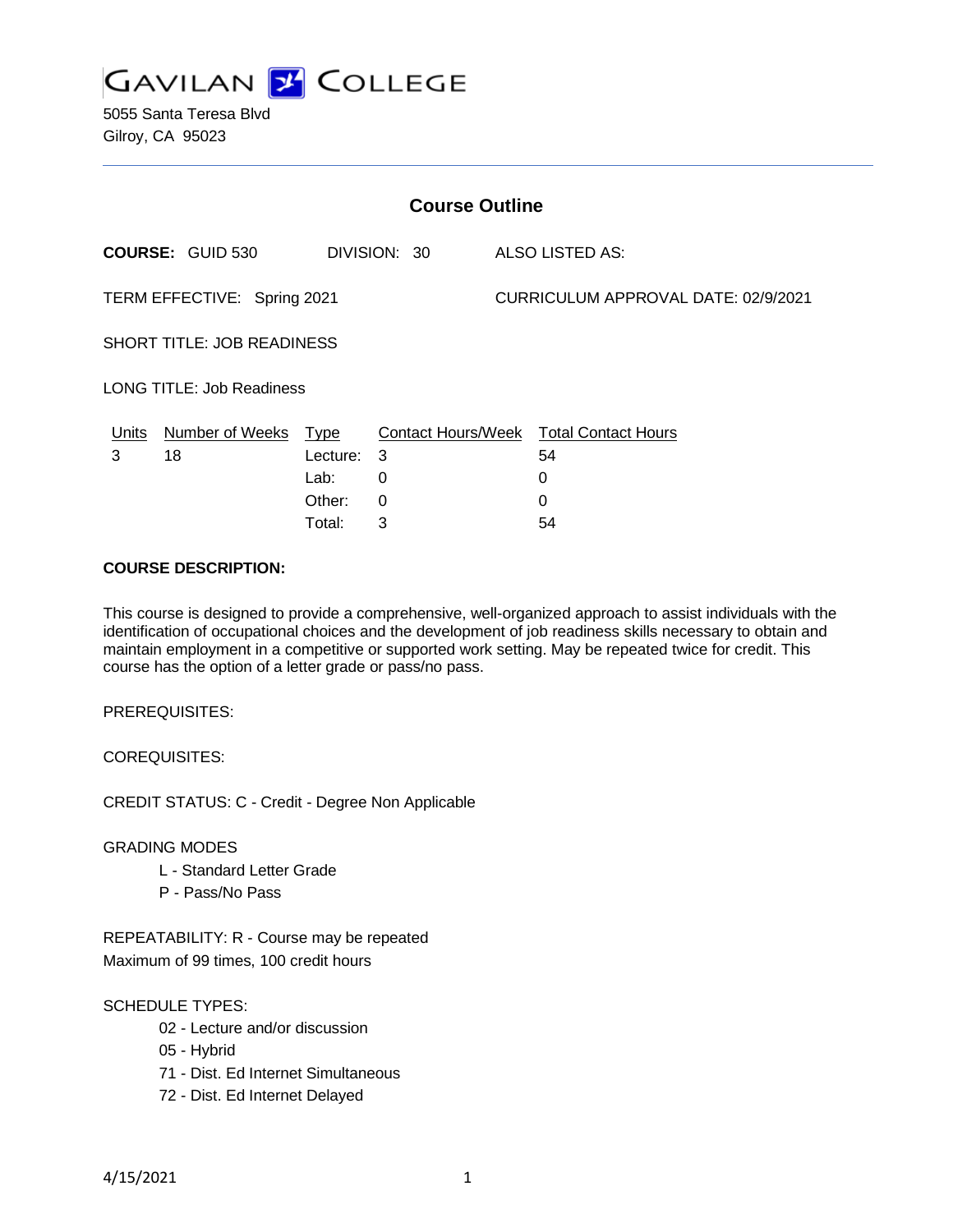# **STUDENT LEARNING OUTCOMES:**

1. Identify vocational skills, interests, abilities and personal work style. Measure of assessment: Surveys, class discussion, oral report Year assessed, or planned year of assessment: 2018

2. Identify appropriate workplace accommodations and under what circumstances they might be applied. Measure of assessment: Class discussions and research Year assessed, or planned year of assessment: 2018

3. Create a Master Application, Resume, Cover Letter and Letter of Reference/Resignation. Measure of assessment: Written report Year assessed, or planned year of assessment: 2018

4. Construct and compose three informational interviews with local employers. Measure of assessment: Written and oral report Year assessed, or planned year of assessment: 2018

5. Organize a professional networking resource sheet. Measure of assessment: Written report

# **CONTENT, STUDENT PERFORMANCE OBJECTIVES, OUT-OF-CLASS ASSIGNMENTS**

Curriculum Approval Date: 02/9/2021

# **DE MODIFICATION ONLY**

#### 3 Hours

Review course outline, in-class networking activity, completion of the Career Occupational Placement Survey (COPS). SPO: Students will learn about career clusters and occupational interest categories. Homework: assembly of Career Portfolios.

### 3 Hours

Scoring and interpretation of the COPS; discussion and analysis of the results. SPO: Students will learn under which categories their interests fall and what jobs are associated with each of these categories. Homework: completion of the planning guide.

#### 3 Hours

Discussion of completed planning guides; investigation of vocational exploration resources such as the Dictionary of Occupational Titles. SPO: Students will learn how to conduct vocational research using computer programs. Homework: students arrange to tour the career center on campus and report their findings.

#### 6 Hours

Discuss online resources and websites such as ONET; class discussion and assignment related to how the want ads can be used to identify labor market trends; "Who am I" activity; review of important concepts covered thus far in preparation for quiz. SPO: Students will learn the usefulness of knowing how to interpret labor market trends and how this information can assist them with making career decisions. Homework: obtain a local newspaper and review the classified section.

#### 4 Hours

Quiz and review/discussion of answers in class; lecture on how and what to gather for Personal Information. SPO: Students will learn the value of developing a network list. Homework: gather materials required to complete achievements paper.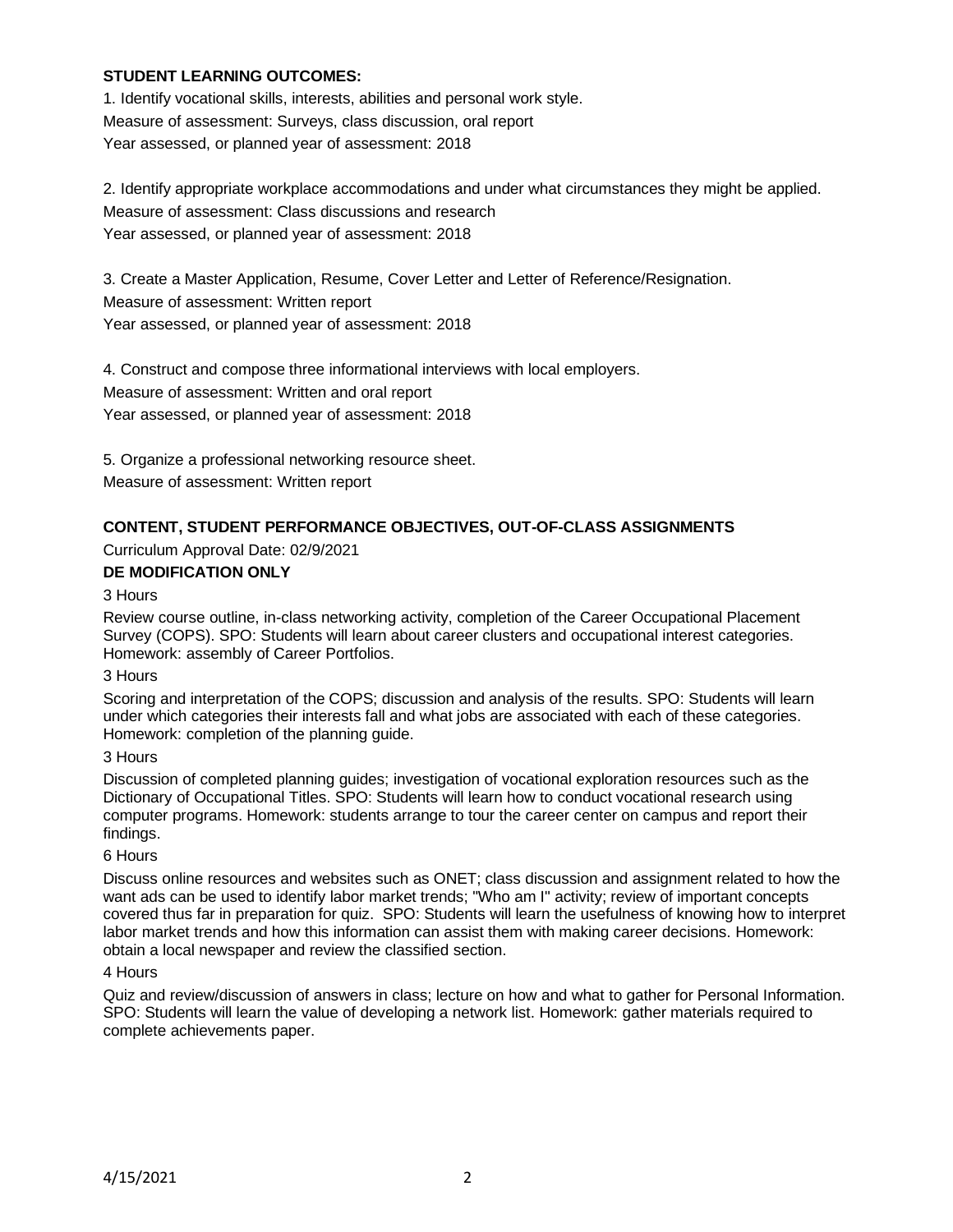# 4 Hours

Discussion of student's individual achievements and how avocational accomplishments can be very relevant towards obtaining employment and enhancing self-esteem; Discussion of References section; "Workplace Who Wants to be a Millionaire?" in class game show. SPO: Students will learn about the relevance of their personal achievements to the development of their vocational plans. Homework: complete 2 exercises which explore achievement experiences.

## 4 Hours

Practice writing a letter of reference and resignation; complete both letters for homework along with a letter of request for a real recommendation letter; discussion of Employment Objectives section of portfolio; begin Goals and Plans chapter. SPO: Students will learn how to write their own letter of reference and how to identify an appropriate career objective. Homework: obtain 2 employment applications and bring to next class.

# 3 Hours

True/False test about applications - group activity, in class discussion of results. SPO: Students will learn the do?s and don?ts of completing a Master Application. Homework: begin completing individual employment records and complete.

## 3 Hours

Discussion of typical questions on application forms. SPO: Students will learn how to identify improper questions on an application and ways to respond to these kinds of inquiries appropriately. Homework: begin process of completing an error-free Master Application.

## 3 Hours

Discussion of resume writing, how to organize information etc; practice writing a cover letter in-class group activity; develop phrases that can be used in resumes; share sentences and critique. SPO: Students will learn how to create action statements that accurately reflect their job skills and work experience. Homework: complete a final cover letter draft.

## 3 Hours

Mid-Terms due; discussion about the primary differences between chronological versus functional resumes. SPO: Students will learn what type of resume format best suits their background and be able to develop their own resume using that format. Homework: Master Application/Letter of Reference.

#### 3 Hours

Students share reasons for choosing which type of resume they will create; discussion on planning your job search; begin Networking chapter of portfolio. In-class quiz and discussion about the sources of job leads; begin Research section of portfolio; lecture about informational interviewing and explanation of related assignment. SPO: Students will learn how to contact potential employers and conduct an interview. Homework: arrange to meet with a vocational specialist individually for help with developing a resume; complete networking assignment; create a list of 3 employers and questions to be asked of each one.

#### 4 Hours

Practice calling employers and asking them questions (use real phones), students will play both the part of the employer and the part of the student or potential employee; critique the pros and cons of different techniques used during this activity. SPO: Students will enhance their communication skills and selfesteem. Homework: continue to practice at home with friends, family members using a "script" you have made for yourself.

### 6 Hours

"Vocational Jeopardy" in-class game show; discussion of interviewing techniques; Career Information Employer Panel. SPO: Students will learn how to prepare themselves for an interview. Homework: answer 20-25 interview questions included in portfolio.

# 2 Hours

Final exam.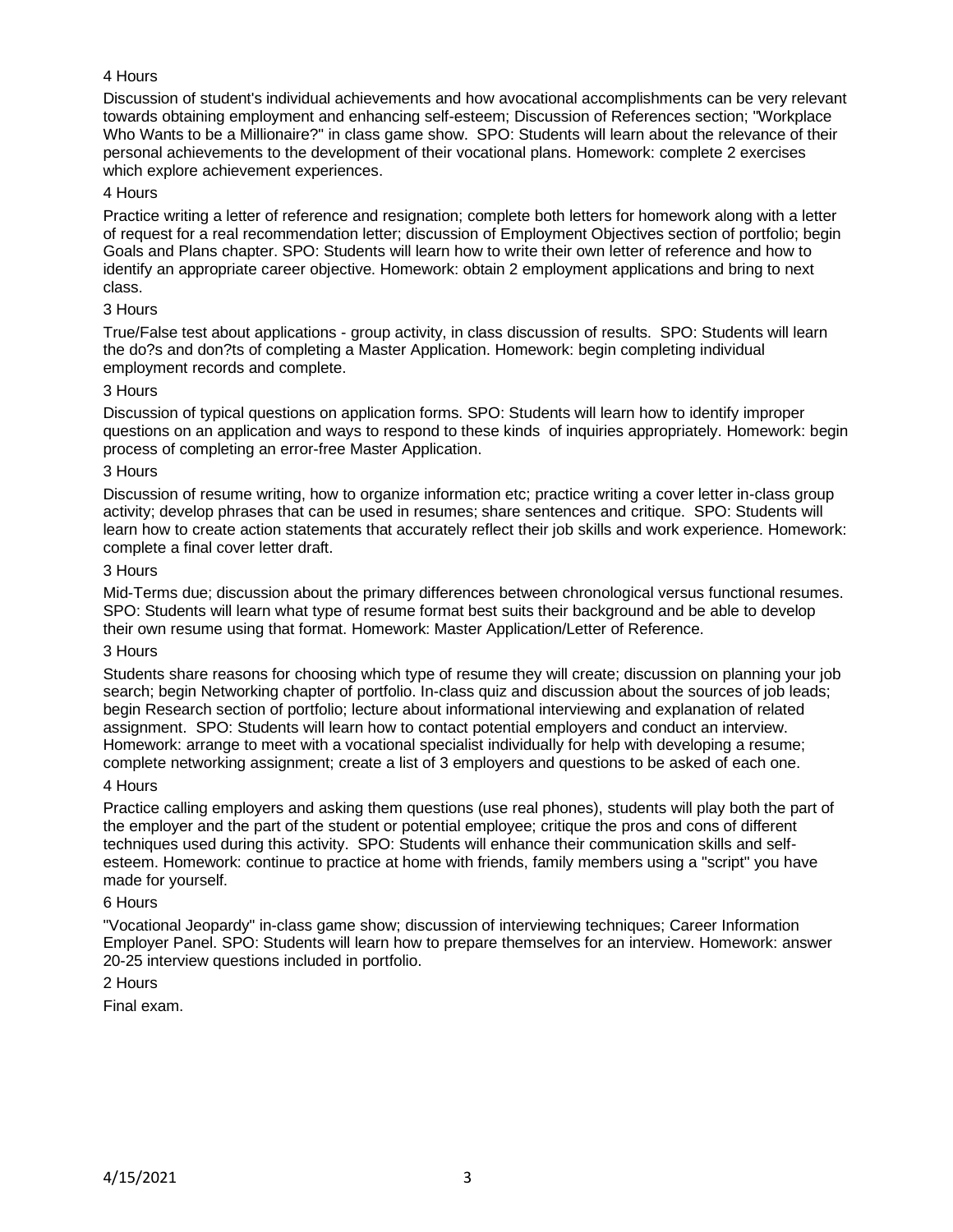# **METHODS OF INSTRUCTION:**

Lecture, class discussion, group activities, speaker panel and out of class assignments.

# **OUT OF CLASS ASSIGNMENTS**

Required Outside Hours: 108 Assignment Description: Assembly of Career Portfolios. Completion of the planning guide. Students arrange to tour the career center on campus and report their findings. Obtain a local newspaper and review the classified section. Complete 2 exercises which explore achievement experiences. Obtain 2 employment applications and bring to class. Complete individual employment records. Begin process of completing an error-free Master Application. Complete a final cover letter draft. Master Application/Letter of Reference. Arrange to meet with a vocational specialist individually for help with developing a resume. Complete networking assignment. Create a list of 3 employers and questions to be asked of each one. Continue to practice at home with friends, family members using a "script" you have made for yourself. Answer 20-25 interview questions included in portfolio.

# **METHODS OF EVALUATION:**

Writing assignments Percent of total grade: 20.00 % 20% - 40% Written homework; Term papers Skill demonstrations Percent of total grade: 40.00 % 40% - 50% Class performance; Field work Objective examinations Percent of total grade: 20.00 % 20% - 30% Multiple choice; True/false

# **REPRESENTATIVE TEXTBOOKS:**